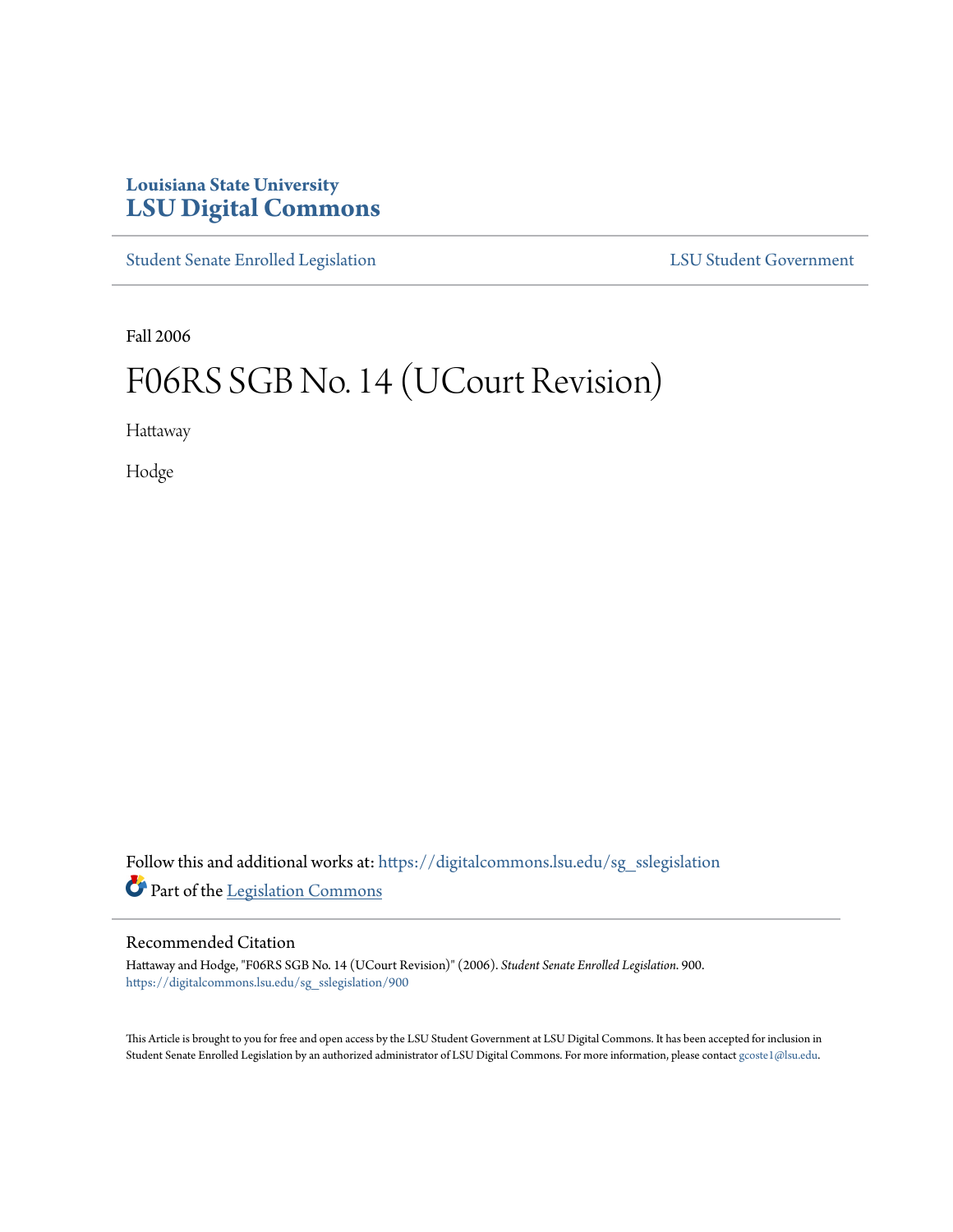|                                            | STUDENT GOVERNMENT<br><b>ENROLLED</b>                                                                                                                                   |
|--------------------------------------------|-------------------------------------------------------------------------------------------------------------------------------------------------------------------------|
|                                            | LOUISIANA STATE UNIVERSITY                                                                                                                                              |
|                                            | <b>STUDENT SENATE</b>                                                                                                                                                   |
| <b>FO6RS</b>                               |                                                                                                                                                                         |
|                                            | <b>SGB No. 14</b><br><b>SENATORS HATTAWAY &amp; HODGE</b>                                                                                                               |
| $\mathbf{B} \mathbf{Y}$ :                  |                                                                                                                                                                         |
|                                            | <b>A BILL</b>                                                                                                                                                           |
|                                            | TO AMEND THE CONSTITUTION TO PROVIDE FOR ELECTION AND APPOINTMENT FOR                                                                                                   |
|                                            | MEMBERS OF THE UNIVERSITY COURT; TO PROVIDE FOR REVISIONS TO THE RULES OF                                                                                               |
|                                            | COURT; RELATED MATTERS.                                                                                                                                                 |
|                                            |                                                                                                                                                                         |
| THEREFORE, BE IT RESOLVED BY THE LOUISIANA |                                                                                                                                                                         |
| STATE UNIVERSITY AND AGRICULTURAL AND      |                                                                                                                                                                         |
|                                            | MECHANICAL COLLEGE SENATE THAT THE FOLLOWING                                                                                                                            |
|                                            | REFERENDUM BE PLACED ON THE FALL 2006 STUDENT                                                                                                                           |
|                                            | <b>GOVERNMENT ELECTION BALLOT:</b>                                                                                                                                      |
|                                            |                                                                                                                                                                         |
|                                            | "DO YOU SUPPORT EXPANDING THE NUMBER OF JUSTICES FROM 7                                                                                                                 |
|                                            | VOTING MEMBERS TO 9 VOTING MEMBERS AND ALLOWING THE                                                                                                                     |
|                                            | SENATE TO AMEND THE RULES OF COURT IN THE FUTURE?                                                                                                                       |
|                                            |                                                                                                                                                                         |
|                                            | In Favor Of                                                                                                                                                             |
|                                            | Against"                                                                                                                                                                |
|                                            |                                                                                                                                                                         |
|                                            | <b>Article IV: Judicial Branch</b>                                                                                                                                      |
|                                            |                                                                                                                                                                         |
|                                            |                                                                                                                                                                         |
|                                            | <b>SECTION 1.</b> The judicial power of the Student Government shall be vested in the University Court and                                                              |
|                                            | the University Trial Court.                                                                                                                                             |
|                                            | <b>SECTION 2.</b> The University Court shall be composed of eight (8) ten (10) Justices:                                                                                |
|                                            |                                                                                                                                                                         |
| 1.                                         | Three (3) Two (2) Justices, who may be LSU Law Students, appointed by the student Body                                                                                  |
|                                            | President with the approval of two-thirds $(2/3)$ of the Student Senate present and voting.                                                                             |
| 2.                                         | Four (4) Seven (7) Justices elected in campus-wide elections-two $(2)$ four (4) elected in the Fall,                                                                    |
|                                            | and $t_{w0}(2)$ and three (3) elected in the Spring.                                                                                                                    |
| 3.                                         | The LSU Dean of Students or his/her DESIGNEE, who shall be non-voting.                                                                                                  |
|                                            |                                                                                                                                                                         |
|                                            |                                                                                                                                                                         |
|                                            | <b>SECTION 4.</b> The University Court shall have the following powers exclusively:                                                                                     |
| 1.                                         | To elect a Chief Justice.                                                                                                                                               |
|                                            |                                                                                                                                                                         |
| 2.                                         | To recommend to the Student Senate such changes to the Rules of Court as it deems necessary.                                                                            |
|                                            | The Senate may approve such changes by a simple majority vote of those present at a duly                                                                                |
|                                            | convened meeting. The Student Senate may propose and enact such changes without<br>recommendation from the University Court with a two-thirds vote of those present and |
|                                            | voting.                                                                                                                                                                 |
|                                            |                                                                                                                                                                         |
| 3.                                         | To hear and to rule upon all cases referred to it by the Vice Chancellor for Student Services or the<br>Dean of Students.                                               |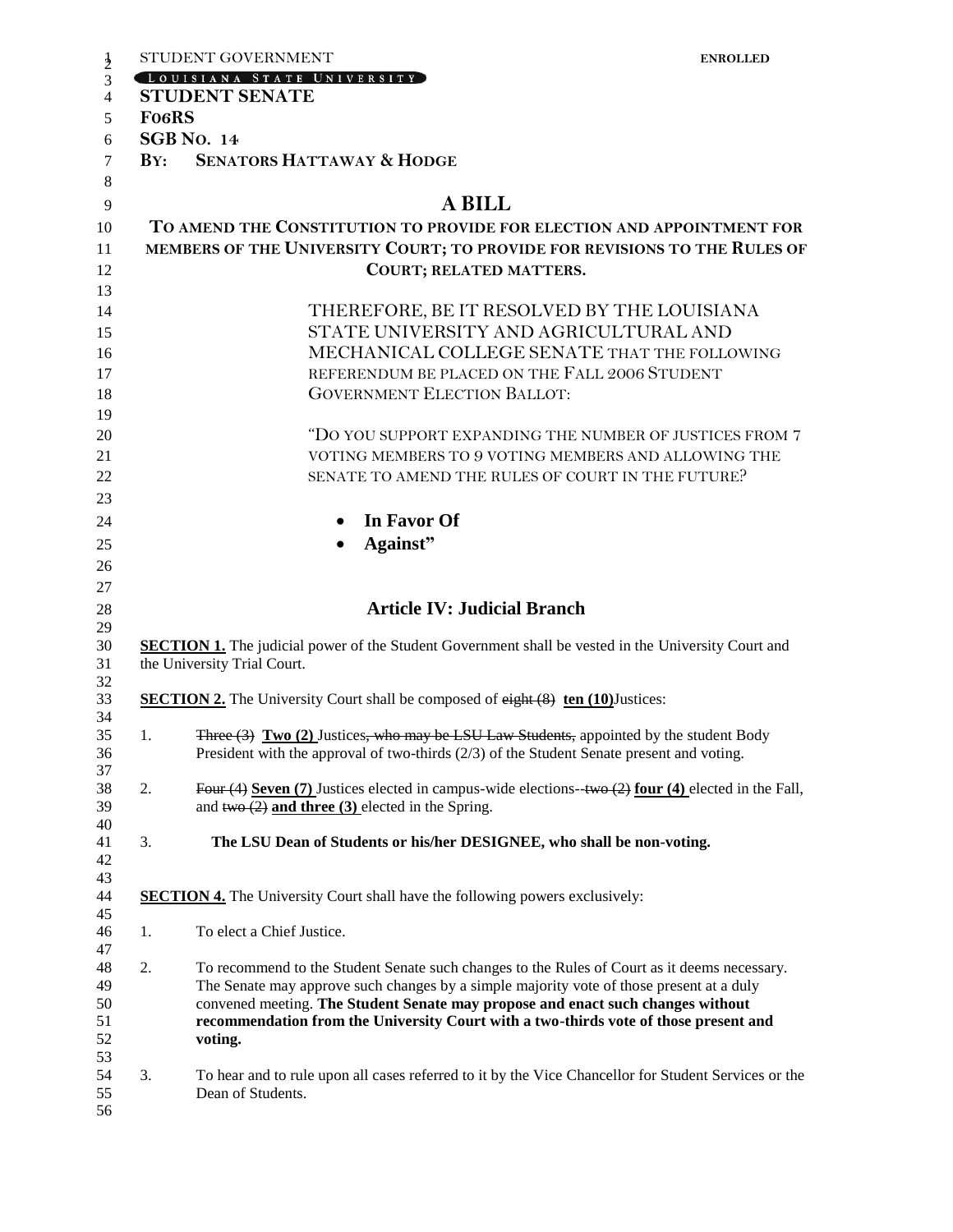| 57 | <b>PARAGRAPH 1:</b>               | THIS BILL SHALL TAKE EFFECT UPON PASSAGE BY A TWO-THIRDS |
|----|-----------------------------------|----------------------------------------------------------|
| 58 |                                   | VOTE OF THE LSU STUDENT SENATE AND MAJORITY APPROVAL     |
| 59 |                                   | BY THE STUDENT BODY DURING THE FALL 2006 ELECTION.       |
| 60 |                                   |                                                          |
| 61 | <b>APPROVED:</b>                  |                                                          |
| 62 |                                   |                                                          |
| 63 |                                   |                                                          |
| 64 |                                   |                                                          |
| 65 | <b>ASHLEY D. MARTIN - SPEAKER</b> |                                                          |
| 66 |                                   |                                                          |
| 67 |                                   |                                                          |
| 68 | <b>DATE</b>                       |                                                          |
| 69 |                                   |                                                          |
| 70 |                                   |                                                          |